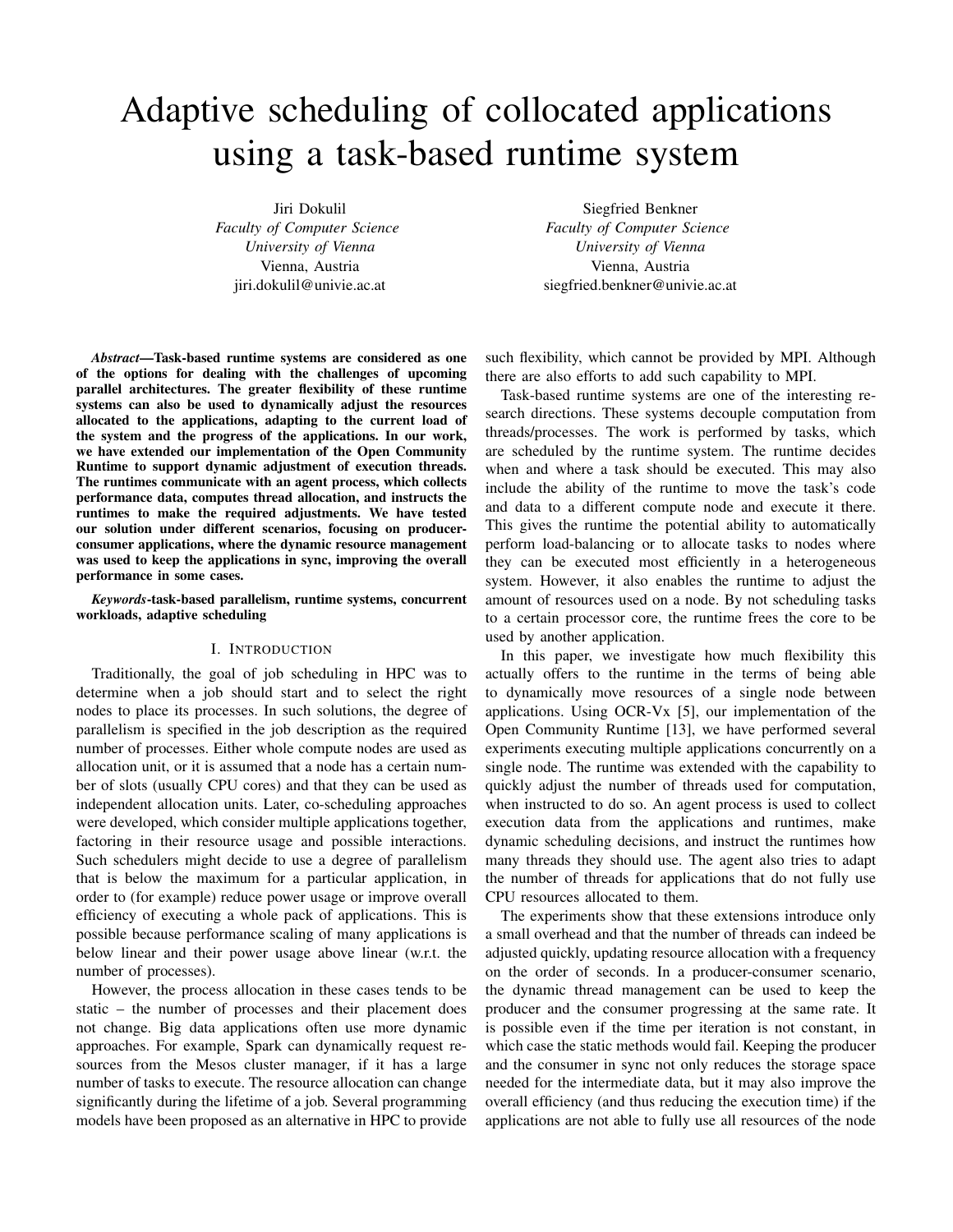on their own.

Our main contributions are the following: (1) We have developed an architecture that allows threads to be allocated to multiple OCR applications dynamically at runtime. (2) We have designed and implemented several thread allocation strategies. The strategy for producer-consumer applications dynamically adapts to observed performance characteristics of the applications. (3) We have evaluated our design using a range of experiments using two applications – a seismic simulation code and an artificial producer-consumer workload.

The rest of the paper is organized as follows. Related work is discussed in Section II. Section III describes the architecture of our solution, followed by the description of the thread allocation strategies in Section IV. Experimental evaluation is covered by Section V. The final section concludes the paper and discusses future work.

# II. RELATED WORK

Scheduling of MPI jobs is a widely studied field, both from theoretical and practical points of view [7]. There are both proprietary (e.g., IBM LSF or Altair PBS) and open-source (Slurm, OpenLava, various Sun Grid Engine forks, etc.) job schedulers available. Even though MPI does not support job preemption, the problem has been studied on the theoretical level [15]. However, the scheduled jobs have traditionally been viewed as independent. A job gets exclusive access to its allocated resources and does not interfere with other jobs.

Over time, new techniques were introduced to also deal with jobs where the degree of parallelism is not strictly prescribed by the job description, allowing tradeoffs to be made between performance of a single job and overall system efficiency [2], [3]. Power efficiency also became an important concern [9], leading to specific techniques [12], [14], [16]. These solutions are often referred to as co-scheduling – considering multiple jobs together while making scheduling decisions.

Our work differs from these solutions in two ways. First, using a task-based runtime system, we dynamically adjust the number of resources (CPU cores) assigned to the application, allowing us to make changes even on a sub-second scale. Second, we support fine grained dependences between applications, allowing a pair of producer-consumer applications to make progress at the same pace.

In some aspects, our work is closer to the way a scheduler in an operating system works. The scheduler schedules threads to CPU cores in a dynamic way, reacting to the current state of the threads (whether they are blocked, how long they have been allowed to work recently, etc.) and the system (overall CPU load, availability and placement of memory pages, etc.). Our scheduler works on a slightly larger time granularity, but more importantly, it uses additional information about the application to make scheduling decisions. At the moment, this only includes the progress of producer/consumer applications, but it is easily possible to use additional information provided either by the application or the runtime system.

Other task-based runtime systems mostly do not provide such functionality. StarPU [1] or OpenMP tasks do not con-

sider other applications. The Intel Threading Building Blocks (TBB, [10]) has support for a resource management layer (RML), which is responsible for assigning worker threads to applications. However, the default RML does not consider other applications. There is an ongoing effort to implement such functionality in Charm++ [8].

Our work on the producer/consumer applications is closely related to the work being done on in situ visualization and analysis [6], [11]. We approach the problem from the perspective of a task-based runtime system, which gives us different tools that can be used to achieve the same goal. On the other hand, we would like to apply our work not just to in situ analysis, but the more general situation where multiple programs share the same resources. In situ analysis is a special case, that may be worth giving it special treatment.

## III. SYSTEM ARCHITECTURE

All work in an OCR application is done by tasks. The tasks are defined by the application code along with their dependences. Once all dependences of a task have been fulfilled, it is ready to run. A task scheduler is responsible for deciding when and where the tasks should be executed. The scheduler is part of the OCR runtime.

The OCR application is linked with the OCR runtime implementation. Each executing application runs as a single (separate) process and the instance of the runtime is a part of this process. The runtime uses multiple threads for computation and control. By default, there are as many worker threads as there are cores in the machine. To be more exact, it is the number of "logical cores". If hyper-threading or similar technology is enabled, it is a multiple of the number of physical cores. In the following text, let us assume that there are 32 logical cores in our example machine.

If multiple OCR applications are executed concurrently, each of them still uses 32 worker threads. The operating system's scheduler is then responsible for allocating these threads to logical cores. Usually, such scheduler tries to be fair, not favoring one application over the others. As a result, if all of the OCR applications can utilize the full parallelism (number of cores) available, they are assigned an equal share of CPU time. Depending on the application and specific circumstances, this may or may not be the right solution.

In a task-based parallel system, the application should be written to be independent of the actual number of worker threads. Ideally, an application should complete successfully even with a single thread. In OCR, the tasks are required to be non-blocking, which means that once a task is started, it should run to completion no matter what the other tasks may be doing. As a result, a correct OCR application should work correctly even if there is only one worker thread. On the other hand, such application may be able to use all 32 threads, but not necessarily. To do that, the runtime would need to have 32 runnable tasks at any given point in time. This may not always be the case. For example, an iterative code may provide enough tasks during an iteration to fully utilize all 32 threads, but if there is a barrier at the end of an iteration, there will be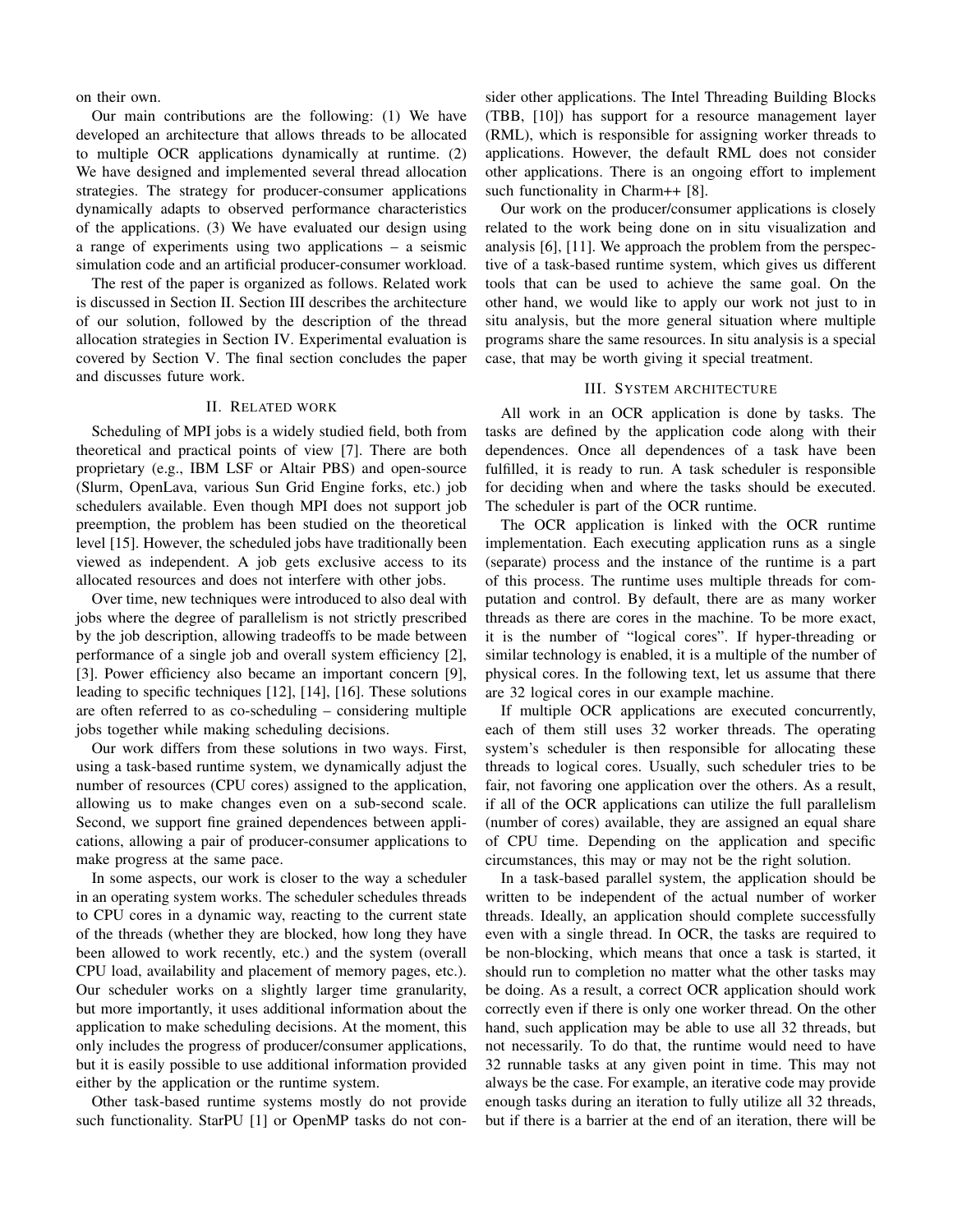a period when less than 32 tasks remain to be executed. For a period of time, the number of busy threads may be dropping from 32 to 1, until the last task is finished and the execution can continue after the barrier.

#### *A. Dynamic worker thread adjustment*

There are different ways a runtime can deal with this situation. The simplest approach is to keep all threads looking for work. This means that to the operating system the threads appear to be busy all the time and it keeps scheduling them to CPU cores. A slight improvement is to have the threads perform a yield if they cannot find any task to execute. This tells the operating system that even though the thread is still active, it does not need to proceed immediately and it would be better to use the CPU core to run another thread. If a worker thread cannot find a task to execute for a certain amount of time, it is often blocked in a way that forces the operating system to not schedule the thread at all. For example, Intel TBB [10] uses a semaphore to block the thread and then resumes it once work becomes available. In our OCR implementation, we use a simpler approach, where such thread sleeps for a pre-defined time interval (50ms at the moment). Having the thread periodically wake up adds overhead, but our experiments have shown that it is only minor.

So far, we have assumed that a runtime should use the maximal number of available worker threads and that these threads are only temporarily suspended (by sleeping) if there is not enough work available. We have extended the task scheduler to allow it to adjust the number of worker threads upon request. Because repeatedly creating and destroying threads would be wasteful, we do not change the actual number of worker threads, but only block those that are not needed. This reduces overhead and speeds up the adjustment, but it also means that the runtime cannot use more than the initial (created when the runtime is first started) number of threads (32 in our examples). Since tasks cannot be preempted in our runtime, a thread can only block when it is not executing a task.

After a worker thread finishes executing a task, it checks whether it should block. As this test happens after every task, it needs to be fast. Therefore, we use just two atomic counters: the number of running worker threads and the desired number of worker threads. The thread compares the two counters. If the desired number of threads is less than the actual number of threads, the thread decrements the number of running threads and blocks. In the actual implementation, care needs to be taken to avoid race conditions, as multiple threads can reach the decision point at the same time and the desired number of threads can also be changed at any time. If the desired number of threads is less than the number of running threads and the difference is  $N$ , the first  $N$  threads that reach the decision point (finish executing a task) block. So if all tasks take 100ms, we have to wait at most 100ms for the thread count to be adjusted.

A condition variable is used to block the threads. This way, the operating system can see that the threads are blocked and it does not schedule the threads. When the desired number of threads is increased, the condition variable is signaled and the threads wake up. Again, the threads need to check carefully the actual number of worker threads to decide whether they should actually start working or whether they need to block again. A disadvantage of this solution is the fact that all suspended threads are woken up once the desired number of threads is increased. This adds some overhead, but on the other hand makes the whole process simpler and the newly released threads can start working quickly.

In our example, the desired number of threads can be set to anything from 0 to 32. If 0 is specified, all worker threads block and the application makes no progress. Clearly, it should be possible to again increase the number of workers. The blocked worker threads cannot do that. To perform management tasks (not application tasks), our runtime uses management threads. These threads are suspended most of the time, allowing all CPU cores to be used for computation, but they may wake up upon an event or using a timer.

# *B. Reporting and management thread*

One of the management threads is used as an interface between the OCR runtime and other processes. It periodically publishes some basic performance data, like the number of running worker threads or the number of executed tasks. The ZeroMQ library (ØMQ) is used for communication. The management thread publishes the performance data, but it also listens for commands. At the moment, there is just one command available – adjusting the number of worker threads. So, when the number of worker threads is set to 0, all of the worker threads are blocked, but if the management thread receives the command to increase the number of workers, it sets the atomic counter which stores the desired number of threads and signals the condition variable.

#### *C. OCR agent*

Each of the running OCR applications contains an instance of the OCR runtime. It would be possible to allow the runtimes to communicate in a peer-to-peer manner, but we have decided to use a centralized solution. A dedicated OCR agent process is started on the machine and all OCR runtimes report to the agent, sending it the performance data and listening for its commands. As the number of applications that run concurrently on a single machine would most likely be limited, we believe that the added benefit of having all relevant information in one place greatly outweigh any potential scalability issues.

The agent uses the information from the applications as an input to its thread allocation strategy and then it tells each application how many worker threads it has been assigned by the strategy. The agent may use different strategies to achieve different goals. These will be discussed in the next section.

The agent not only receives performance data from the OCR applications, it also uses services of the operating system to monitor the actual CPU usage of the applications. It is not uncommon for an application that is given  $-$  for example  $-16$ threads to only actually produce CPU load equivalent to 12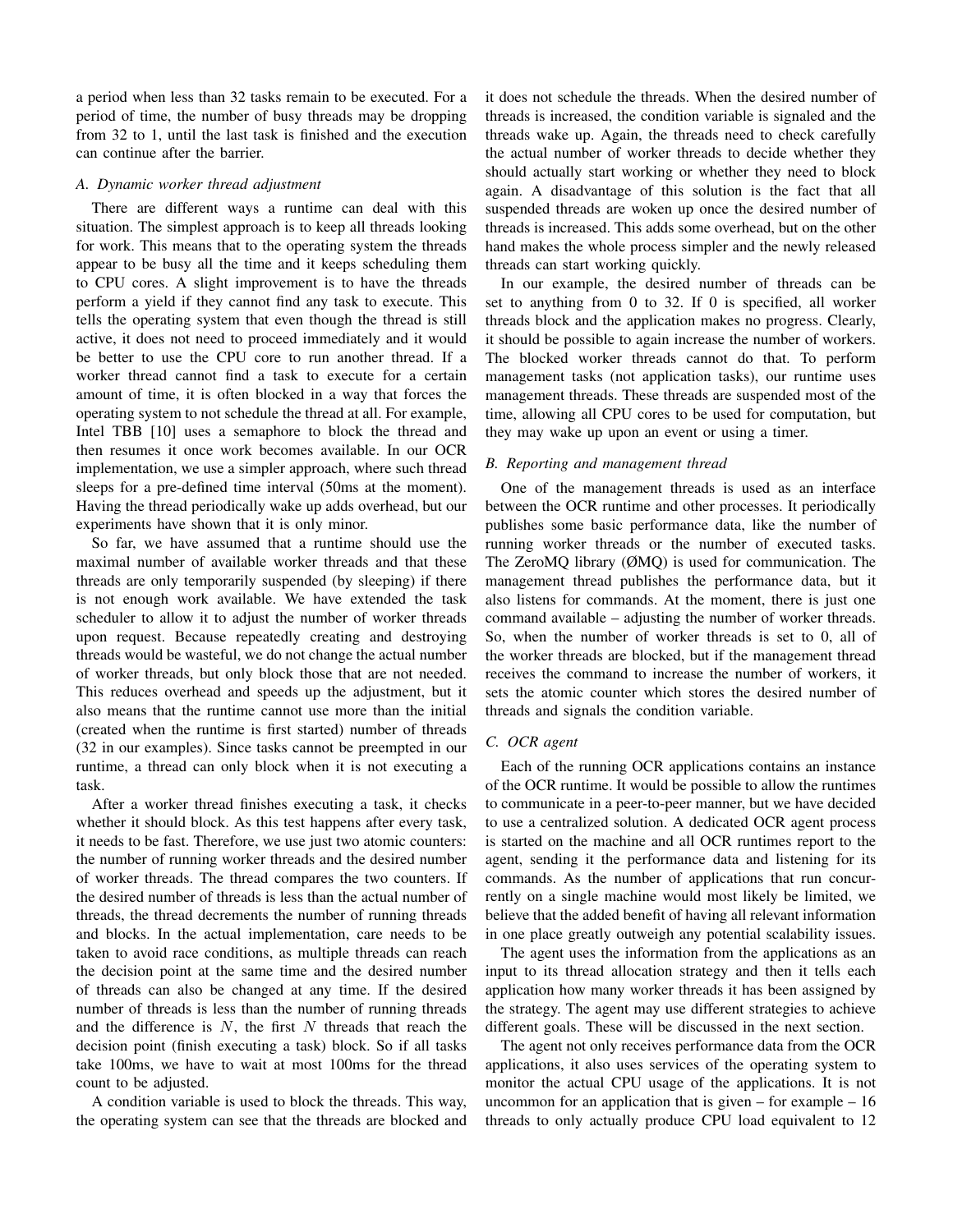

Fig. 1. The architecture of the system, with two running applications. The agent communicates with the runtime in both applications. It receives information about the execution from the runtimes (number of tasks executed, number of running threads, etc.) and it issues commands instructing the runtimes to use a specified number of threads. The threads over this limit are blocked. The task scheduler inside each of the runtimes schedules the ready tasks of the application to the available (not blocked) threads. All of the threads are scheduled to the CPU cores by the operating system. The agent also periodically queries the operating system to check the actual CPU load generated by the applications.

threads. This can be due to insufficient parallelism or because the code inside the tasks does not fully use the CPU core that it is running on. Some agent strategies use this information to perform a "boost". If we have two applications which only use 12 cores when they are given 16 threads and we want to run them at the same time to fully utilize our machine, giving 16 threads to each of them may not be sufficient. The total load would be equivalent to 24 fully loaded cores, leaving the equivalent of 8 cores idle. With oversubscription (boost), assigning 20 threads to each application would most likely increase their individual load, moving the total load up from 24 closer to the desired 32.

The overall architecture is shown in Figure 1.

## IV. AGENT THREAD ALLOCATION STRATEGIES

Given that there is no limitation on when and how can the number of threads be adjusted (besides the inability to go beyond a fixed maximum), there are virtually limitless possibilities for the design of the thread allocation strategy. The ones we have designed are just examples of what can be done and there is a lot of room for further improvement.

The first design decision was to have the strategies reevaluate thread allocation at fixed time intervals. In our experiments (in Section V), we use 5 seconds, but we have successfully tested configurations where the interval is just 0.5

seconds. That means that the number of threads assigned to each runtime can change completely every 5 (or 0.5) seconds.

# *A. Even thread split strategy*

The most obvious strategy is to split all threads evenly to all running applications. For well scaling OCR applications (the Seismic code used in our experiments is one example), this works well. Every application is started as soon as the job is submitted. The agent takes as many threads as there are compute cores in the machine and splits them evenly among all of the applications.

# *B. Simple unfair strategies*

We have also tried two other configurations. In the first case, one long running application was given priority and received half of the cores, while the remaining (shorter) applications split the other half among themselves. The second strategy gave all cores to the application that started the last and none to the rest. The last submitted application was therefore allowed to finish first, then the second last, etc. This formed a stack of applications. The results for all these strategies were comparable. Keep in mind that this assumes that the applications scale almost perfectly and that they can quickly adapt to any number of threads (and use them efficiently). The different strategies demonstrate how processes can be dynamically prioritized according to different criteria.

#### *C. Producer-consumer thread allocation strategy*

Our main result is a strategy for producer-consumer applications, where one application generates a data item in every iteration and another application consumes one item (preserving the order in which they were generated) in every iteration. Our goal was to keep the two applications synchronized. Therefore, the strategy uses the number of items that have been produced but not yet consumed (the *queue length*) as the main input for its decisions. The target queue length is configured when the agent starts, although it would be possible to extend the interface to allow applications to control this parameter. The applications use an extended OCR interface to report the iteration they are in to their local runtime. The runtime then sends the information to the agent.

The producer-consumer thread allocation strategy compares the desired queue length with the actual queue length, which is the difference between the iterations reported by the producer and the consumer. Let us denote the target queue length as N. If the producer is ahead by more than  $N/2$  items, the number of threads of the producer is set to 0 and the number of threads of the consumer is set to the maximum. If the consumer is ahead by more than  $N/2$  items, the opposite happens (consumer gets 0, producer gets the maximum). If the difference is between  $-N/2$  and  $N/2$ , each application gets a proportionate share of the threads, so that the sum is the maximal thread count of an application. As an example, if the machine has 32 cores and the difference is 0 (the queue length is exactly the desired target  $N$ ), both the producer and the consumer get 16 threads.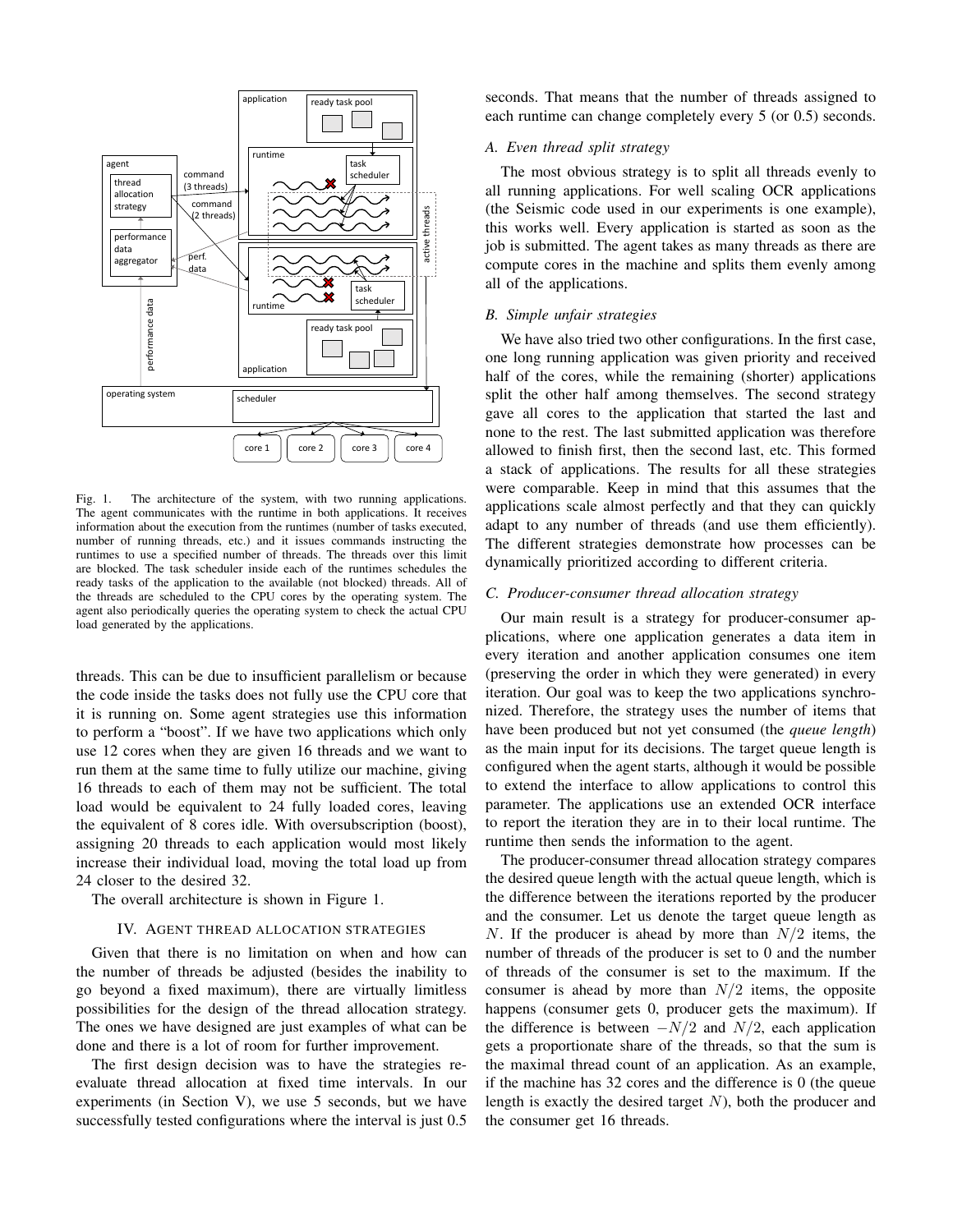## *D. Oversubscription (thread boost)*

This works well if the producer and the consumer scale well. As this was not the case in our experiments, we have added a "boost" feature, which further increases the number of threads. Remember that it is possible to get any application up to the maximal number of threads (e.g., 32) irrespective of what was assigned to the other applications. As there will be more threads than cores, the operating system would have to step in and schedule the threads to the available cores, so it won't be possible for all threads to make constant progress. But if the threads are not kept suspended for too long (which the operating systems generally avoid), it is not a problem for task-based models, since the active threads pick up the work that was originally assigned to the now suspended threads.

We have experimented with a constant boost, which adds a fixed number of threads to all applications with nonzero allocation, and linear boost, which multiplies all thread allocations by a constant  $c > 1$ . Some of them worked well in certain cases, but they had to be tuned (selecting the right constants) for different workloads. We have therefore moved to an adaptive boost, which monitors the CPU usage of the process and adjusts the thread count based on these observations (a reactive model). When an application is given a certain number of threads and we measure the actual CPU usage of the process. For each possible thread count, we store the average CPU usage achieved. The original (unboosted) thread count is then treated as a target load and we select the number of threads that was historically able to achieve that CPU load. So, if both producer and consumer get 16 threads, but the producer is 100% efficient and the consumer only uses 75% of the allocated CPU power, they will actually get 16 and 22 threads respectively, because the historical data would show that with 21 threads the consumer only loads 15.75 cores.

This method is only a rough approximation. It assumes that the measured CPU is an accurate representation, but more importantly that the performance can be estimated purely by looking at the performance of the application in isolation, only considering the allocated number of threads. The scaling characteristics of the application may be much more complicated, the application can work in several distinct phases with different characteristics, it may be memory bound etc. While there is a lot of room for improvement, the strategy turned out to provide good performance in our experiments.

## V. EXPERIMENTAL EVALUATION

The experiments were performed on a Linux server with two Intel Xeon X5680 CPUs (6 cores and 12 MB cache per CPU) and with 24 GB RAM. With hyper-threading enabled, the machine supports up to 24 hardware threads. For our experiments, we use two workloads. A seismic simulation and a pair of producer-consumer applications.

# *A. Seismic*

Seismic is a 2D grid simulation of seismic wave propagation [4]. It is a simple iterative code, written from scratch as a native OCR application. It has been highly tuned and

optimized, so it can run the computation in any degree of parallelism efficiently when properly configured. It can also be tweaked to increase computational complexity of the problem. The original computation is rather simple, making it mostly memory bound.

The Seismic workload is an example of a workload that scales very well and which can be easily adjusted dynamically. There are two fundamental reasons for this. First, it uses a large number of relatively small tasks (64k tasks in total, run time of a single task between 1ms and 16ms, depending on configuration and system load), so if the runtime is asked to decrease the number of threads, it can adapt quickly. Second, the tasks use fine-grained synchronization. There is no barrier at the end of an iteration. As a result, the runtime always has tasks available to use all available threads. Also, if the number of threads does not evenly divide the degree of parallelism inside an iteration, no time is wasted waiting at the barrier for the threads with more work to finish – the idle threads start working on the next iteration right away.

TABLE I PERFORMANCE OF SEISMIC (1 SLOW, 7 FAST INSTANCES)

| configuration          | time(s) | speedup |
|------------------------|---------|---------|
| sequential             | 89.194  | 1.000   |
| concurrent, no agent   | 85.390  | 1.045   |
| concurrent, with agent | 86.092  | 1.036   |

In our experiments, we have used one "slow" instance of Seismic (around 9.3ms per task under ideal conditions) and 7 "fast" instances (1.1ms per task). The results are shown in Table I. The "sequential" case means that the 8 instances are executed one after the other. In the "concurrent" cases, the slow instance starts first and after 10 seconds, the 7 fast instances are started. Without the agent, the scheduling of the instances is left completely to the operating system. With the agent, it controls the thread allocation, trying to assign equal number of threads to all instances. Our machine has 24 cores and there are up to 8 instances, but as we have decided to only use thread counts that are multiples of 2, when all 8 instances are running, each instance gets either 2 or 4 threads, rather than 3. As a result, some of the fast instances finish more quickly. To be more specific, the fast instances that get 4 threads need 31.43 seconds on average, while the average execution time without the agent is 41.13 seconds, providing a 30.9% speedup for the fast instances that get 4 threads. On the other hand, the fast instances that only get two threads are somewhat slower than if no agent is used. This is to be expected, as the faster performance of some instances is not due to higher efficiency, but due to the fact that they are given more resources at the expense of others.

Overall, concurrent execution is more efficient than sequential, being 4.5% faster without the agent and 3.6% faster with the agent. This means that the agent does add a little overhead. On the other hand, it allows four of the fast instances to finish much faster (30.9% speedup) than if there was no agent. The main message of this experiment is that the number of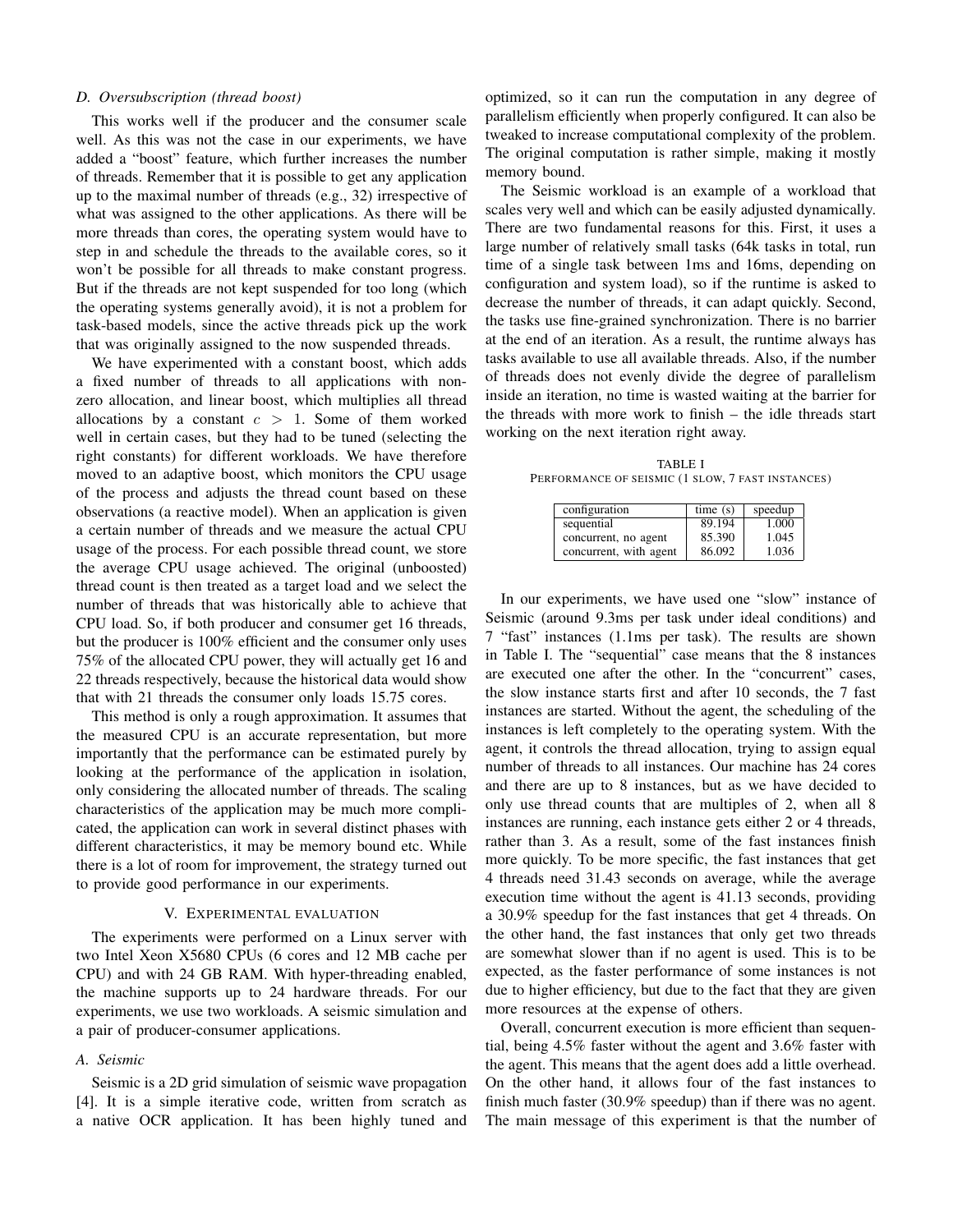

(a) Without the agent. The performance of the producer keeps slowing down and then speeding up, as it was designed to do. It runs in parallel with the consumer the whole time, so its performance only changes with the updown cycle. The performance of the consumer improves significantly after the producer finishes. It does not double, but only increases by 1.63x, because the consumer is unable to use the whole machine. The x-axis is wall clock time, not iteration number, to better demonstrate the absence of synchronization between the producer and the consumer, even though it makes the up-down cycle appear to be non-linear (the blue "teeth" are curved, not straight).

(b) With the agent. The agent moves the resources (threads) between the producer and the consumer to balance their speed. As a result, their performance should be comparable. This is better seen when a running average of 7 iterations is shown for the producer, rather the per-iteration time. Initially, the producer is faster, because the agent is giving it extra resources to quickly get to the desired queue length. At the end, the consumer speeds up, because the producer is (on average) 8 iterations ahead and therefore finishes sooner, leaving the whole machine to the consumer.

Fig. 2. The time per iteration of the producer and the consumer, when the up-down mode is enabled in the producer.

threads used by the runtime can be adjusted dynamically by the agent, with only very minor drop in efficiency, but it gives the agent a way to significantly influence the performance of the individual instances of the runtime (and application).

#### *B. Producer-consumer*

The second workload is an artificial producer-consumer (P-C) workload. It consists of two OCR applications. Both producer and consumer work in iterations, producing or consuming a single item at a time. A configurable number of tasks is used to produce or consume a data item in parallel. The producer saves the data to a file. The consumer reads the file and processes it. If the file is not yet ready, the consumer blocks and waits. The computational complexity is defined by a parameter which defines how much computation a single task of producer/consumer does. Furthermore, the producer can be configured as up-down in order to simulate dynamic performance variability of applications. In this case, the complexity varies between iterations. For the first 20 iterations, it increases linearly from 0.1 to 4.1 of the baseline complexity. It does the reverse for the next 20 iterations (going from 4.1 to 0.1). This 40 iteration long cycle keeps repeating until the end of the producer's work. Figure 2(a) shown this graphically based on measured execution times.

Even if the up-down mode is not used, the producer may be faster or slower than the consumer. If it is slower, the consumer starves – there is not always enough work available to keep the consumer working. If the producer is faster than the consumer, the consumer is always busy, but the producer may move ahead of the consumer significantly. This means that the data in the queue between the producer and the consumer needs to be stored somewhere. If the data items are large and the queue is long, it may require a considerable amount of space. With the up-down producer, it is possible to encounter both situations – starving consumer and a long queue.

Even though the data items are stored as files, making the runtime and agent unaware of their existence, the applications use our extension of the OCR API to notify the runtime about their progress. The producer reports the number of iterations that it just finished and the consumer reports the number of iteration it is just about to start. This data is used by the thread allocation strategy to make its decisions.

We have used three different configurations for the relative speed of the producer and the consumer. The producer may be faster or slower than the consumer, but the producer and consumer can also be configured to require the same amount of work for each iteration. We have tested two variants of the fast producer experiment, with the up-down feature enabled and disabled. The results can be seen in Table II.

*1) Fast producer with up-down:* In the first experiment, we have used 240 tasks per iteration (both producer and consumer), 100 iterations, the up-down producer, and the agent was configured with the target queue size of 8. The producer was set up to be faster than the consumer, except for the slowest consumer iterations, where their performance (time per iteration) was nearly identical. This can be seen in Figure 2(a), where the solid blue line (producer) barely grows above the dashed orange line (consumer) in the first 55 iterations, where the producer and consumer run in parallel. The data was gathered without the agent, so the consumer speeds up once the (fast) producer finishes. With the agent (see Figure 2(b)), the agent controls the performance so that on average the time per iteration of the producer and the consumer is close. But the cost (in CPU cycles) of the producer's iterations is the same as without the agent, so the two and a half "mountains" still show up as "hills" when a similar is drawn from data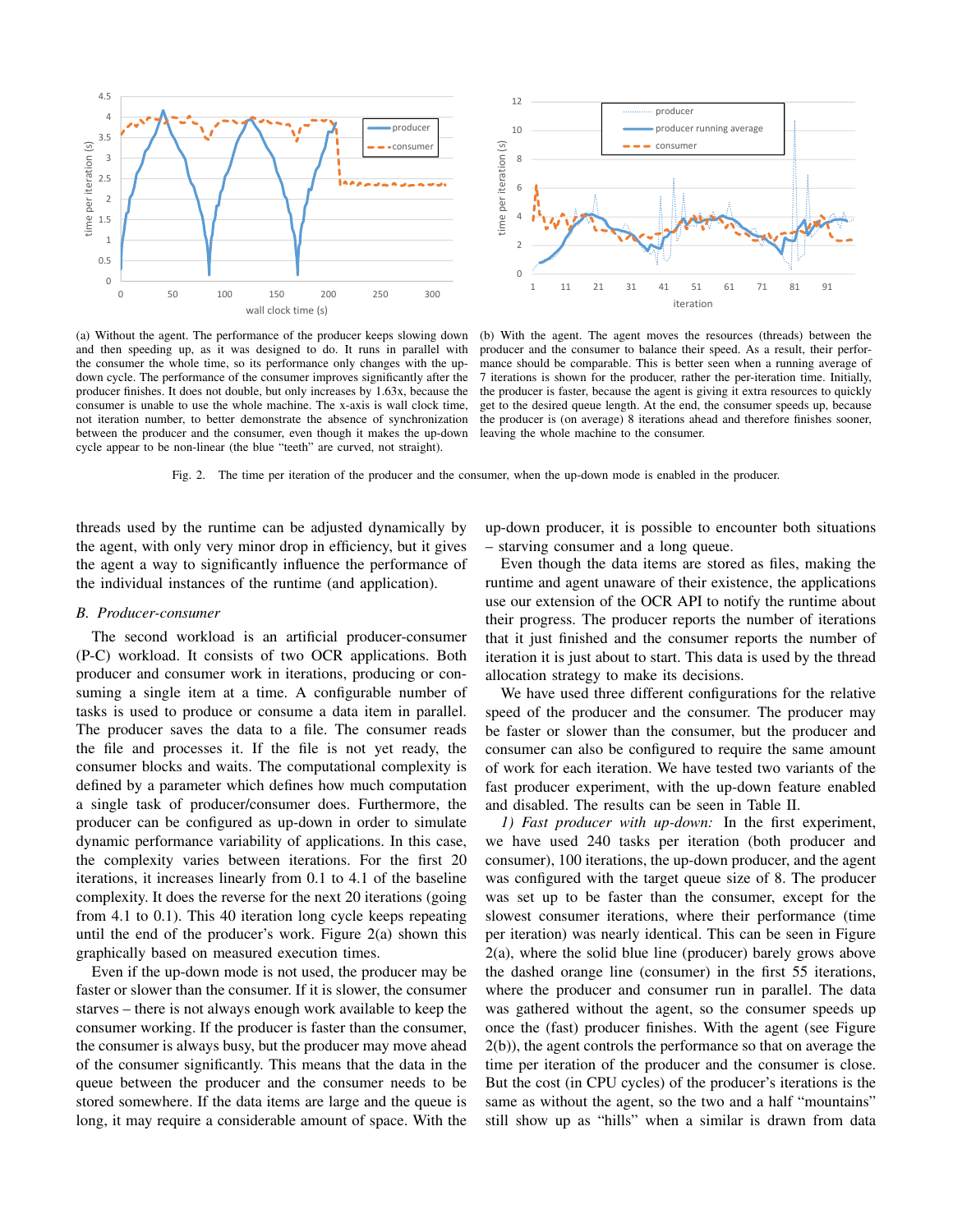TABLE II PERFORMANCE OF VARIOUS CONFIGURATIONS OF PRODUCER-CONSUMER

|                        | fast producer, up-down |         | fast prod., no up-down |         | balanced |            | slow producer |         |
|------------------------|------------------------|---------|------------------------|---------|----------|------------|---------------|---------|
| configuration          | time(s)                | speedup | time(s)                | speedup | time(s)  | speedup    | time(s)       | speedup |
| sequential             | 359.61                 | 1.00    | 304.13                 | 1.00    | 247.82   | .00        | 289.68        | .00     |
| concurrent, no agent   | 317.41                 | l.13    | 274.90                 | 1.11    | 199.38   | $\cdot$ 24 | 272.84        | .06     |
| concurrent, with agent | 316.20                 | . 14    | 269.46                 | 1.13    | 200.91   | 1.23       | 268.91        | .08     |

gathered when the same workload is executed with the agent.

Figure 3 shows a different view of the same data. Rather than showing time per iteration, we show *progress* – how many iterations has the application finished at a given point in time. Without the agent, the producer moves forward much faster than the consumer. This not only means that the queue gets longer (requiring more storage), but it also means that the consumer spends longer time running alone, which is the most likely reason for the lower performance compared to the setup with the agent. The consumer cannot fully utilize the machine, so the whole time it spends running alone, part of the CPU resources is not used. Figure 4 shows the number of threads assigned to the producer and the consumer, as well as the size of the queue. One can see that the queue is kept around the target of 8 threads. Also note that up to 40 threads are used in total, due to the thread boost feature of the agent.

As one can see from the results in Table II, the sequential execution is significantly slower than concurrent. This is due to the fact that neither the producer nor the consumer is optimized enough to fully use the whole machine. The best performance is achieved with the agent, although the difference is small (but statistically significant, with  $p < 0.01$ ).

*2) Fast producer without up-down:* If we disable the updown feature of the producer, the time per iteration is constant in both the producer and the consumer, with the producer being around 1.9x faster than the consumer. The overall results of the experiment are similar to the case when up-down is enabled, as can be seen in Table II. Even in this setup, the use of the agent is beneficial, improving the overall performance (the difference is statistically significant, with  $p < 0.01$ ).

We have also tried disabling the thread boosting feature of the agent. In that case, performance is significantly reduced – the execution takes 295.69 seconds, compared to 269.46 with boost, only slightly faster than sequential execution (304.13).

*3) Same speed of producer and consumer:* For the next experiment, we have not used the up-down feature of the producer and adjusted the difficulty of the producer and consumer to be the same. As a result, when executed sequentially, the producer and consumer take the same amount of time. Again, the results of the experiments are shown in Table II. In this case, the best performance is achieved when the agent is disabled. Due to the way the experiment is set up, the producer and consumer stay in sync on their own, since the operating system does a very good job of assigning both of them the same amount of CPU time.

With the agent, some time is lost at the beginning, where the agent slows the consumer down, until the desired queue length (8 by default) is achieved. The similar problem is encountered

at the end, where the producer finishes but the consumer still needs to process the 8 items (on average) in the queue. By reducing the size of the queue from 8 to 4, the performance is improved, getting close to the performance without the agent. This is the value shown in the table. Still, the configuration with the agent lags behind the configuration without the agent (again, the difference is small, but statistically significant, with  $p < 0.01$ ). With target queue length of 8, the execution time increases by 5.59 seconds to 206.50 seconds.

*4) Slow producer:* In our last experiment, the producer is slower compared to the consumer (the consumer is around 3.2x faster). The up-down is not used in the producer, as it is not particularly interesting (the producer would be slower nearly all the time anyway). As one can see in Table II, unlike in the previous naturally balanced case, the agent is once again beneficial. The performance with the agent is slightly better (as before, the result is statistically significant, with  $p$  even below 0.001). The likely reason for that is that without the agent the consumer finishes too early in each iteration and is then idle for the remainder of the iteration. As the producer is unable to fully utilize the machine, some efficiency is lost. This outweighs even the overhead added by the agent, making the use of the agent the better option.

#### VI. CONCLUSION AND FUTURE WORK

We have explored the possibility of achieving a fine-grained control of application execution by adjusting the number of worker threads used by the task-based runtime system. It turns out to be a viable option, introducing only a small overhead and in some cases even improving the overall performance by improving resource utilization. The producer-consumer scenario has shown improved performance in all cases, except for the naturally balanced scenario where the producer and the consumer make progress at the same pace on their own. Furthermore, the agent prevents the producer and consumer from drifting apart, therefore significantly reducing the storage requirements.

However, the biggest challenge would be applying these node-level improvements on a cluster level. The number of threads can be adjusted quickly because all data is available to all threads, so tasks can be moved from the suspended threads to the still active threads with minimal cost. In a distributed memory setting, the cost is much higher. Our approach could easily be used to improve performance within the individual nodes, if the nodes are not used exclusively by just a single job. With OCR, tasks can also be moved between the nodes, so the techniques could be applied on the cluster level, but the issues of data movement cost and scalability have to be